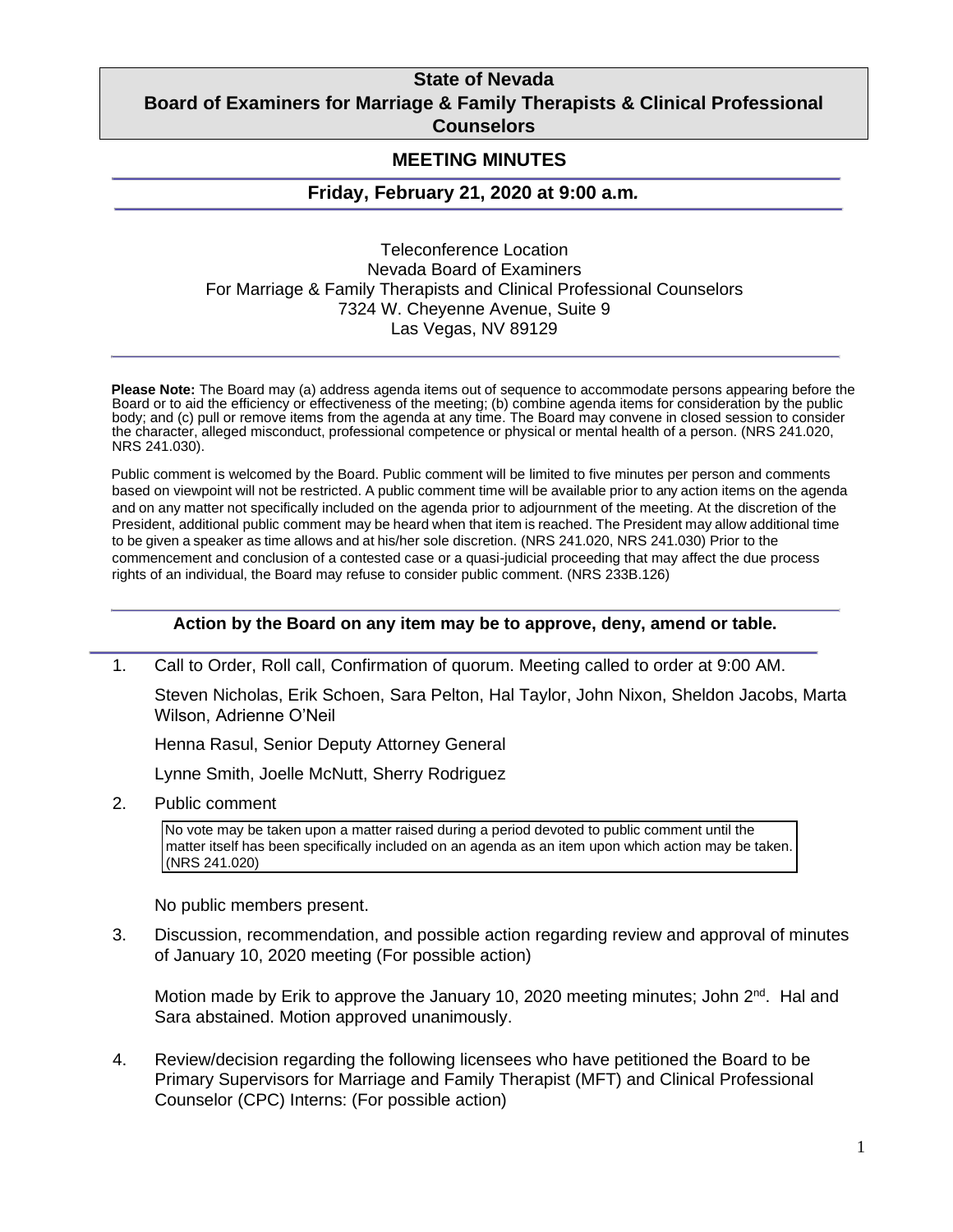| <b>Supervision Applicant</b> | <b>AAMFT Approved</b><br>Supervisor/Supervisor<br><b>Candidate or CCE</b><br><b>Approved Certificate/</b><br><b>Supervisor Course</b> | <b>Transcript of 45-hour</b><br>Graduate-level<br><b>Supervision Course</b> | <b>Mentor Signature of</b><br><b>Supervisory</b><br><b>Experience</b> | <b>Mentor Contract</b> |
|------------------------------|---------------------------------------------------------------------------------------------------------------------------------------|-----------------------------------------------------------------------------|-----------------------------------------------------------------------|------------------------|
| Crystal M Jaquette           | Yes                                                                                                                                   | N/A                                                                         | N/A                                                                   | N/A                    |
| Dr. Juanita Chapman:         | Yes                                                                                                                                   | N/A                                                                         | Yes                                                                   | Yes                    |

Motion made by Erik to approve Crystal Jaquette as a Primary Supervisor; Adrienne 2<sup>nd</sup>. Motion approved unanimously.

Motion made by John to approve Dr. Juanita Chapman as a Primary Supervisor; Sheldon 2<sup>nd</sup>. Motion approved unanimously.

5. Review and approval of BoE financial statements and operating budgets through 12/31/2021 (For discussion/possible action)

Erik: thank you to Lynne, such clear financial information, we've needed it for long time. It looks like we will be operating in the black for this budget period.

Lynne: Income from fees are an estimate over the next two years since we don't have a history with the new fee structure.

Erik: one of the recommendations from the auditor that there are checks and balances, Lynne has been able to respond to any questions, I'm very confident with what I'm seeing. Henna, are we able to give bonuses?

Henna: as a state agency you are able to give bonuses.

Steve: if we were to give bonuses, we should agendize that.

Erik: I make a motion that we approve the budget.

Marta: is there a place in this budget for cost of living wage increase for staff?

Lynne: we did not budget for increases due to looking for health insurance, also the unknown of the cost the software vendor.

Henna: increase salary would have to be agendized if they impact the approved budget.

Erik: there is no pressure to approve this now, if you want to review it, we could approve it at a later meeting. This is the earliest we have had a detailed budget and we have until June to finalize. I withdraw motion to approve budget now.

Table agenda item for now.

6. Report from President (Advisement)

Steve suggested that we add Supervisor Candidate as one of the options on the Primary Supervisor application.

Marta: that makes really good sense to me. If they have the AAMFT Supervisor Candidate form then they can be approved as a Primary or Secondary Supervisor, correct?

Steve: Yes, that is correct.

Hal: if the person is a candidate, if we had it more clearly on the application, it would be better.

Lynne: I will revise the application form.

7. Report from Treasurer (Advisement)